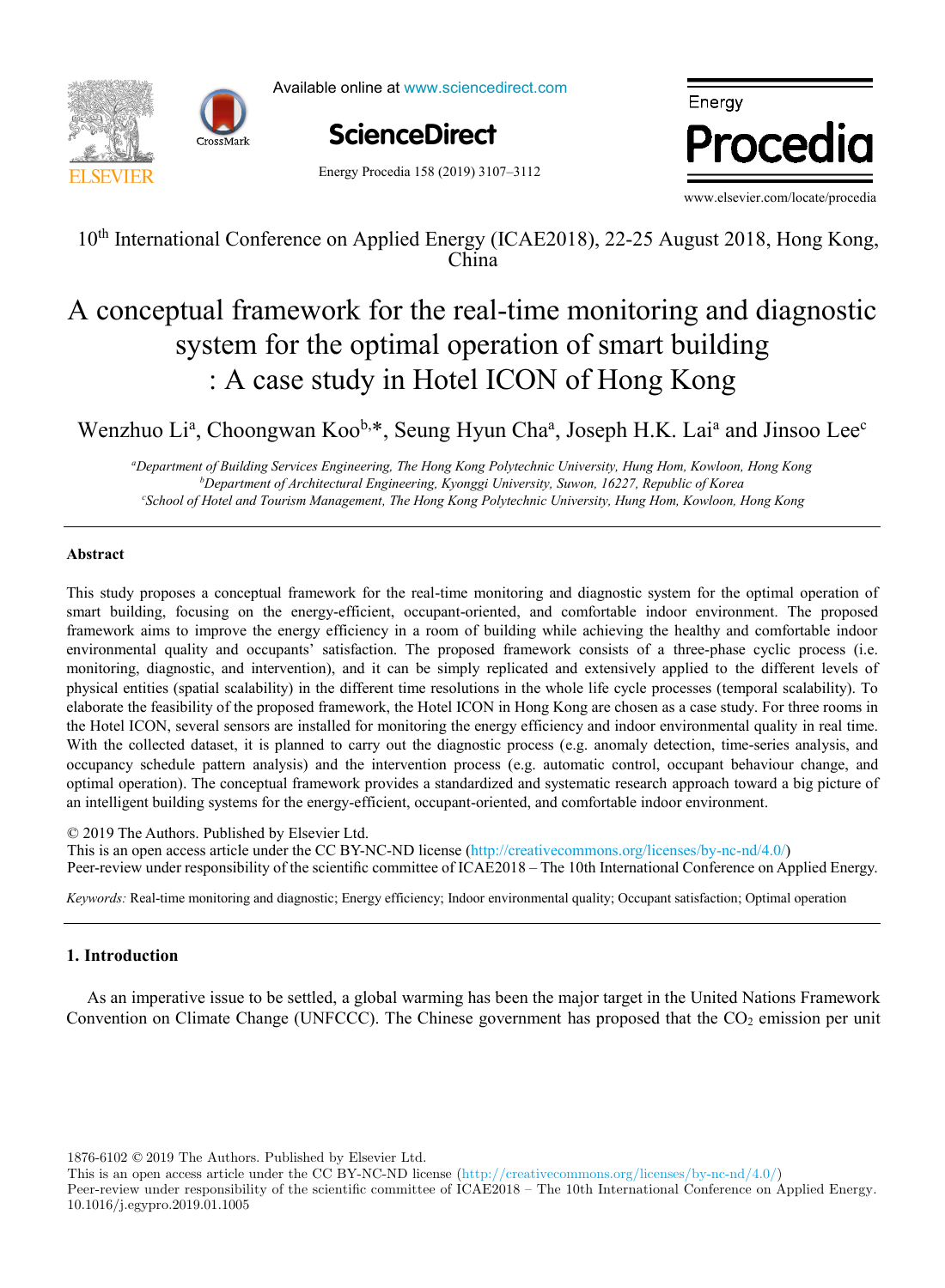of gross domestic product (GDP) in 2030 will be reduced by 60-65% from that in 2005 [1]. Since the building energy consumption makes up a proportion of 30% of the global energy consumption [2], there exists the large amount of energy conservation potential in the building sector. The Hong Kong Green Building Council (HKGBC) has launched the "HK3030" campaign so as to reduce the absolute building electricity consumption in 2030 by 30% from that in 2005. Meanwhile, occupants spend 80–90% of their time inside buildings [3]; and thus, the indoor environmental quality (IEQ) plays a vital role on occupants' health, satisfaction and working productivity. In this regard, it is a tough mission to maintain the satisfied IEQ while reducing energy consumption in buildings [4].

The innovative technologies such as nonintrusive monitoring (NILM) technique, information and communication technologies (ICTs), and computing technologies have been rapidly developed. Even if many studies tried to improve energy efficiency, IEQ and occupant satisfaction by implementing the real-time sensor network [5-17], they have focused on one-side aspect and have lack of generality. Therefore, it is necessary to develop the novel approach to simultaneously take into account energy efficiency, IEQ and occupant satisfaction, in which the logical process of identification-analysis-solution should be proposed.

To overcome these challenges, this study aims to develop a conceptual framework for the real-time monitoring and diagnostic system for the optimal operation of smart building, focusing on the energy-efficient, occupantoriented, and comfortable indoor environment. The proposed framework includes a modularized research unit that can be applied to the different levels of physical entities (spatial scalability) in the different time resolutions in the whole life cycle processes (temporal scalability). The Hotel ICON in Hong Kong are chosen as a case study in order to elaborate the feasibility of the proposed framework.

# **2. Conceptual framework for the real-time monitoring and diagnostic system for the optimal operation of smart building**

According to the Intelligent Planning Unit (IPU) theory [18-19], the proposed framework is expected to achieve the goal of energy saving, IEQ improvement and occupant satisfaction in a strategic manner (i.e. spatial-temporal scalability). As shown in Figure 1, the proposed framework can be explained in two parts: (i) research unit and (ii) research process (i.e. three-phase cyclic process; monitoring-diagnostic-intervention).

## *2.1. Research unit*

As mentioned above, it is required to consider the energy efficiency, IEQ improvement, and occupant satisfaction within the same context. Using real-time sensors, it is possible to collect the real-time bigdata for energy efficiency and IEQ, which can be centralized to the cloud server via the Internet of Things (IoT) technology. The bigdata can be analyzed via data mining techniques (i.e. artificial intelligence (AI) and machine learning). Occupant satisfaction can be measured by subjective judgment (i.e. questionnaire survey). As for the virtual reality (VR) and augmented reality (AR) techniques, they can be used for the investigation on influential factors of occupant satisfaction.

### *2.2. Three-phase cyclic process*

With the concept of the "dynamic approach" [20], the three-phase cyclic process (i.e. monitoring-diagnosticintervention, refer to Figure 2) can be applied to the energy efficiency, IEQ improvement and occupant satisfaction.

First, in the monitoring phase, the real-time sensor network (i.e. objective field measurement) can be used to collect the information on the building performance (i.e. energy efficiency and IEQ improvement). In addition, the questionnaire survey (i.e. subjective approach) can be used to collect the information on the occupant satisfaction. Based on the collected bigdata, the potential problems in buildings can be intuitively and systematically identified, and they can be used in the following phases of diagnostic and intervention.

Second, in the diagnostic phase, the problems identified in the monitoring phase will be analyzed in detail via data mining techniques (e.g. case-based reasoning, artificial neural network, support vector machine) and statistical analysis (e.g. time-series analysis, regression analysis). After diagnosing the "disease" included in buildings that could be obstacles to achieve the energy efficiency, IEQ improvement, and occupant satisfaction, the proper "remedy" can be applied in the intervention phase. The research items can be explained in details as follows.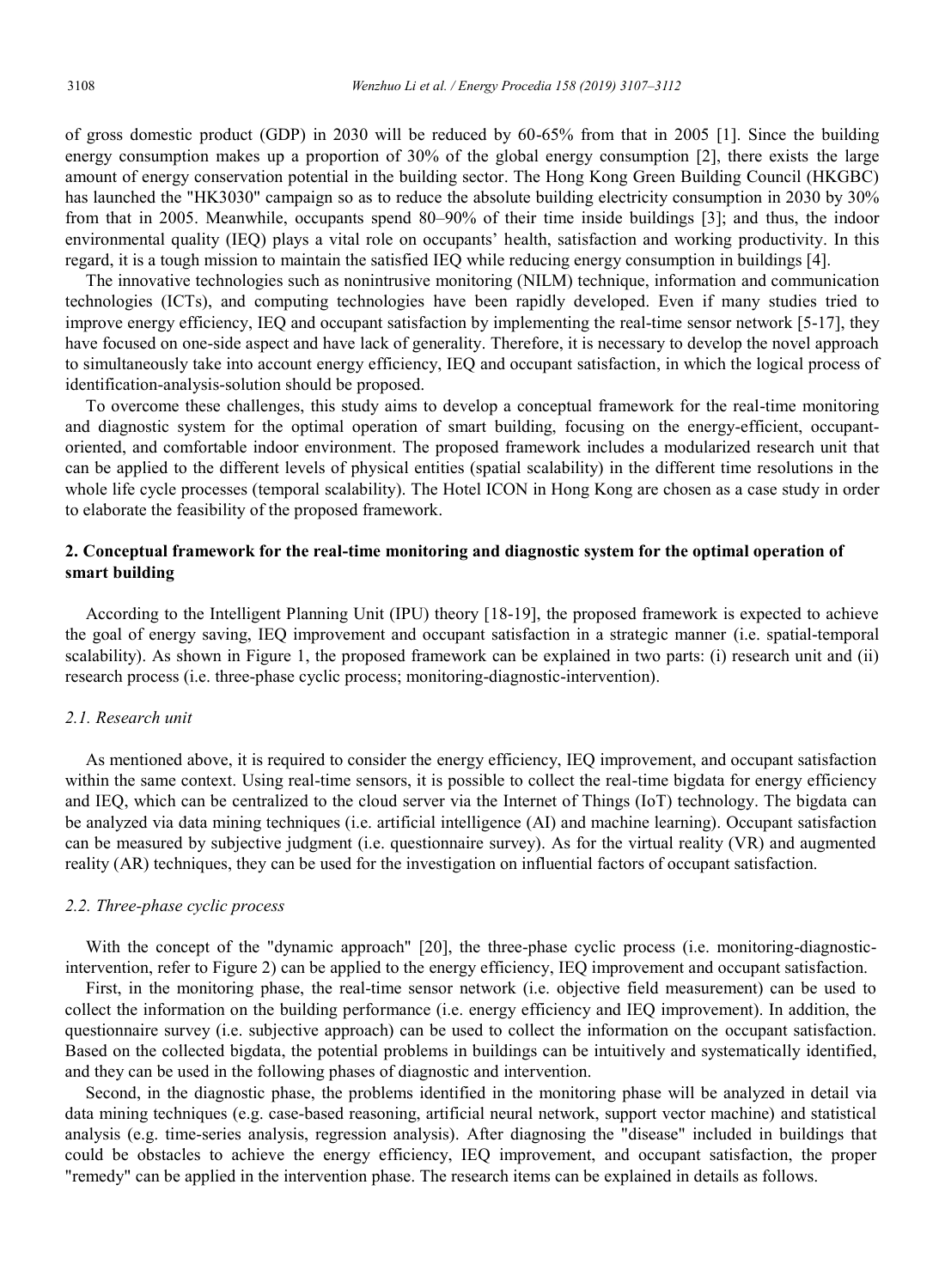

Figure 1. The conceptual framework of the real-time monitoring and diagnostic system for the optimal operation of smart building

- *Anomaly Detection*. It can be used to detect the inconsistent operational mode of electric appliances or indoor environmental indicators (i.e. out of the prescribed range in guidance note [21]), which can occur by deteriorating appliance and occupant behavior error. Pattern recognition techniques (e.g., *K-means* clustering algorithm), machine learning techniques (e.g., artificial neural network algorithm), and outlier detection method (e.g., generalized extreme studentized deviate algorithm) can be used to detect anomalous condition.
- *Time-Series Analysis*. It can be used to estimate the future energy consumption and indoor environmental indicators. This can be conducted with a certain time period of dataset, including energy consumption, indoor environmental indicators, and the influential factors (e.g., indoor air temperature and outdoor air temperature). Significance test (e.g., t-test and Analysis of Variance (ANOVA)), linear prediction model (e.g., Autoregressive Integrated Moving Average Model (ARIMA)), and nonlinear prediction model (e.g., advanced case-based reasoning) can be used, or hybrid model (e.g. ARIMA and advanced case-based reasoning) can be developed.
- *Occupant Schedule Pattern Analysis*. Some behavior patterns can be identified by taking into account of proxy indicators. For example, the variation of indoor temperature and  $CO<sub>2</sub>$  concentration can be used to determine the on/off condition of HVAC system and occupancy condition of a room, respectively. For the confidential issue, it is not allowed to monitor the occupant behavior directly by cameras or motion sensors on a large scale and for a long time. Under such circumstances, indirect indicators (e.g.  $CO<sub>2</sub>$  concentration) that correlate with occupant motions [9, 10] can be used to predict behavior patterns by pattern analysis and machine learning techniques. Third, in the intervention phase, the optimal control strategy can be developed and validated by agent-based

modelling, machine learning and optimization techniques. The potential research items are as follows.

- *Automatic Control*. On the one hand, the operational schedule of electric appliances to shift peak load can be determined by Active Demand-Side Management (ADSM) system rather than occupants' direct control. On the other hand, depending on the practical requirement level or the minimum satisfaction level for IEQ indicators, the automatic controllers (e.g. thermostat and humidistat) can be implemented to adjust the indoor environment quality in real time, which can save the unconscious amount of energy consumption.
- *Occupant Behavior Change*. The optimal operations of electric appliances can be managed by machine learning algorithm and optimization algorithm (e.g. genetic algorithm) to shift the peak load. With the intuitive index (e.g. operational rating) set in the previous two stages (i.e., monitoring and diagnostic), the logical feedback process can be used to help occupants to change their behavior in an easier and more efficient way.

## **3. Spatial-Temporal Scalability**

The proposed conceptual framework is expected to be extensively used for the specific purpose and functions on its own unit or by cooperating with other similar units. In addition, it can be simply replicated at the different levels of physical entities (spatial scalability) in the different time resolutions in the whole life cycle processes (temporal scalability), namely spatial-temporal scalability.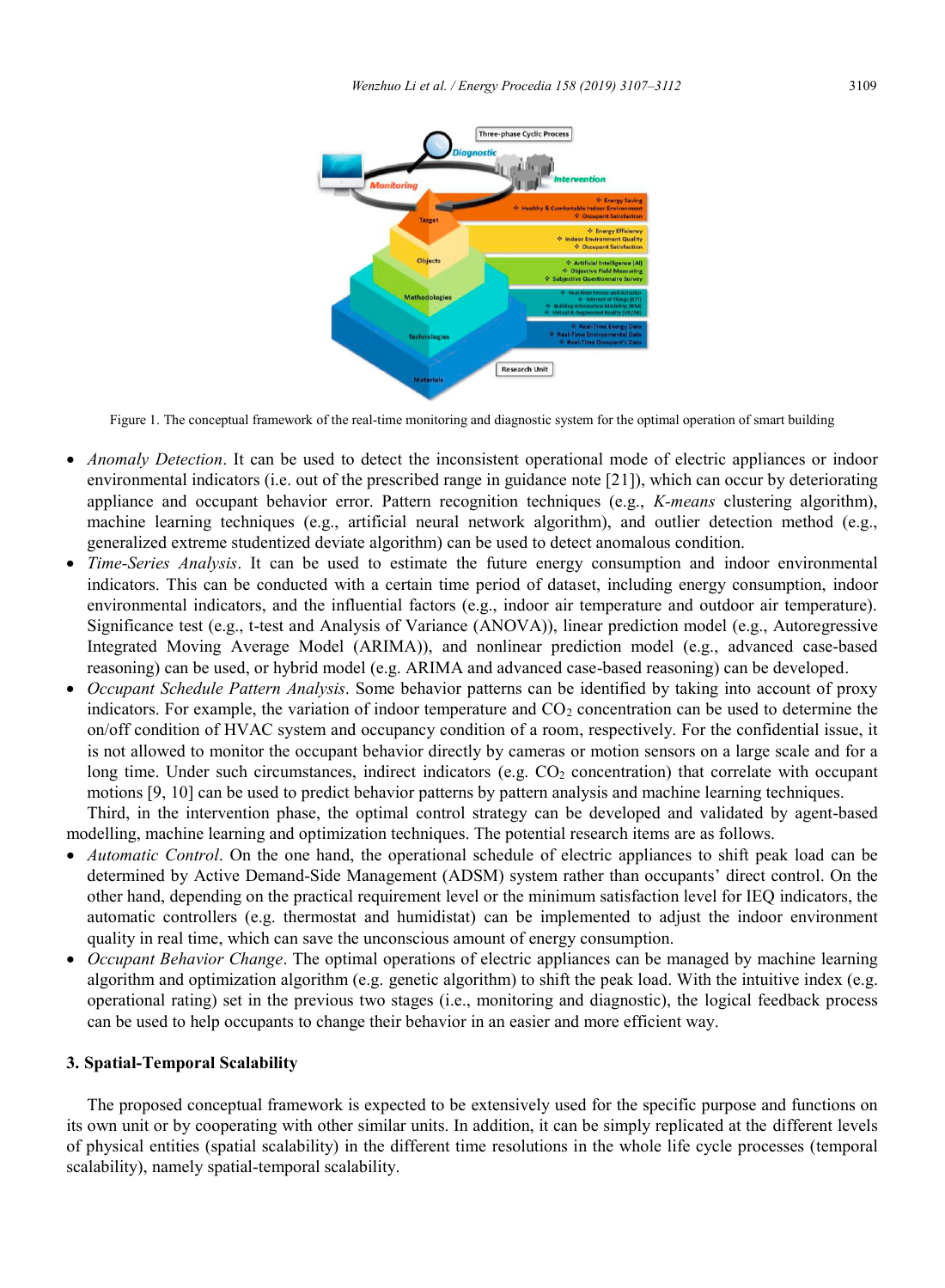

Figure 2. Three-phase cyclic process of the proposed framework

For the spatial scalability (refer to Figure 3), a research unit can be scaled up from room-scale to world-scale, in order to save energy while improve indoor environmental quality for occupant satisfaction. In this process, the emerging techniques like IOT can contribute to acquiring the sufficient measurement and the relevant comprehensive knowledge from a holistic view.

For the temporal scalability, the real-time data can be collected and aggregated within a certain interval (e.g. 1 minute and 15 minutes). However, it is not always true that the more accurate and useful results can be obtained with the higher time resolution because of the outliers and overfitting problem. In this regard, the time resolution needs to be considered in accordance with the project characteristics.

# **4. Case study**

To illustrate the feasibility of the proposed framework, Hotel ICON in Hong Kong was selected as a case study, of which three tomorrow guestrooms were used for the real-time data collection (i.e. energy and environment).

# *4.1. Real-time data collection*

The real-time data on electricity consumption and indoor environmental indicators were collected from April through May in 2018. The electricity consumption was measured by EnerTalk sensors in 15-minute interval. Apart from the overall electricity consumption of each room, the electricity consumption from individual appliances (i.e., television, refrigerator, fan-coil unit (FCU), guest room lighting, bathroom lighting and emergency lighting) were also measured. The indoor environmental indicators, including temperature, relative humidity, CO<sub>2</sub> concentration, chemical concentration, and dust concentration, were measured by Awair sensors in 15-minute interval. Considering that the real-time data were collected from a single guestroom, each of guestrooms can be defined as a research unit. In this regard, the following sections also focused on a single guestroom, and a room 1014 was used as an example.<br>  $\frac{N_{\text{out}}}{N_{\text{out}} + N_{\text{out}}}$ 



Figure 3. The spatial scalability of the proposed framework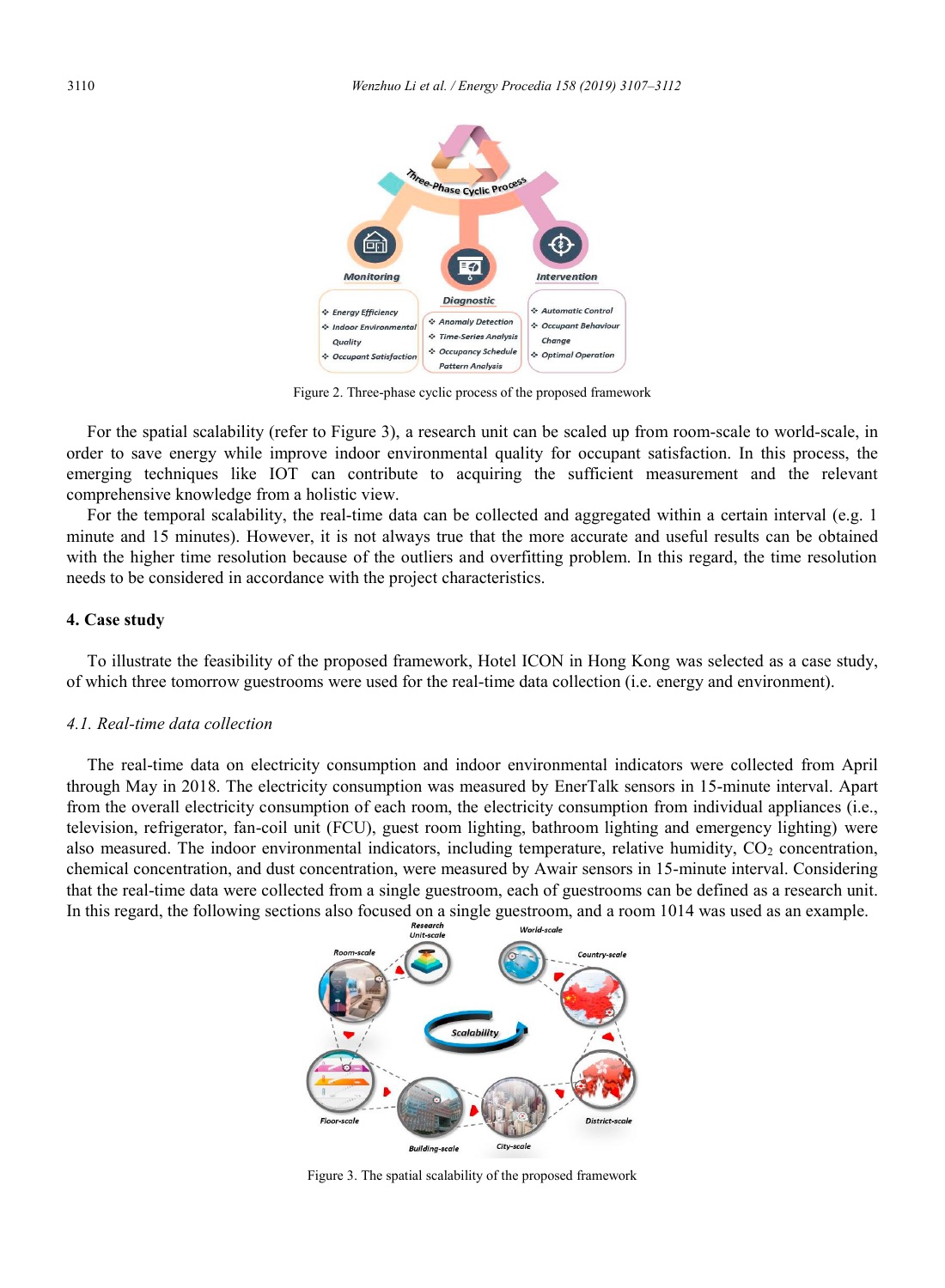

Figure 4. The clustering performance evaluation of different number of clusters by DBI

## *4.2. Operation pattern analysis for FCU*

The component of power consumption in FCU is fan. The amount of energy in FCU depends on the different fan speeds. In general, FCU is operated in four levels of fan speeds (i.e. high, middle, low and stop), and it can be controlled both automatically and manually: (i) it can be controlled centrally by the building energy management system (BEMS); and (ii) it can be controlled via control panel in each room by occupant's preference. Considering the privacy issue, it is hard to directly obtain the operation pattern of FCU (i.e. fan speed of FCU). Thus, the unsupervised learning method was applied to estimate the operation pattern of FCU.

The k-means clustering method, which is one of the widely used unsupervised learning methods [22-24], was conducted to classify the 15-minute energy consumption patterns of FCU in room 1014 so that the operation pattern of FCU could be estimated. The Davies-Bouldin Index (DBI) was used to evaluate the clustering performance, in which the lower DBI value represented the better clustering performance. In this regard, the number of clusters was determined by identifying the lowest value of the DBI. For the clustering and DBI calculation, this study used RapidMiner Studio Version 8.2. Figure 4 shows the DBI with different number of clusters, and the lowest value of the DBI corresponded to the number of clusters (i.e. four clusters).

As a result, the 15-minute energy consumption patterns of FCU in room 1014 were divided into four clusters, and the detailed values of each cluster are shown in Table 1. The four clusters were considerably matched to the general operation status of FCU (i.e. high, middle, low and stop), and these four clusters were quite evenly distributed. It indicated that the guests or BEMS in 1014 were likely to control the fan speed of FCU in four levels.

Meanwhile, it can be said that the FCUs in other rooms have been properly operated in four normal status. Instead, it is possible that the FCUs in other rooms have been only operated in part of speed levels due to the individual preference of guests or the malfunction of FCU and BEMS. In this regard, the operation pattern analysis for FCU needs to be conducted to other two rooms (i.e. room 1015 and 1016) so as to check the working conditions.

| Status | 15-minute energy consumption | Number | Ratio $(\%)$ |
|--------|------------------------------|--------|--------------|
| Stop   | 0.74                         | 1576   | 37.31        |
| Low    | 7.06                         | 776    | 18.37        |
| Middle | 16.55                        | 951    | 22.51        |
| High   | 22.4                         | 921    | 21.80        |

## **5. Conclusion**

This study aims to develop a conceptual framework for the real-time monitoring and diagnostic system for the optimal operation of smart building, in which the three-phase cyclic process are well defined with the concept of the spatial-temporal scalability. In the spatial aspect, it can cooperate with other units in the identical structure and it can be extended to the broader level. In the temporal aspect, it can be applied in the whole life cycle processes with the